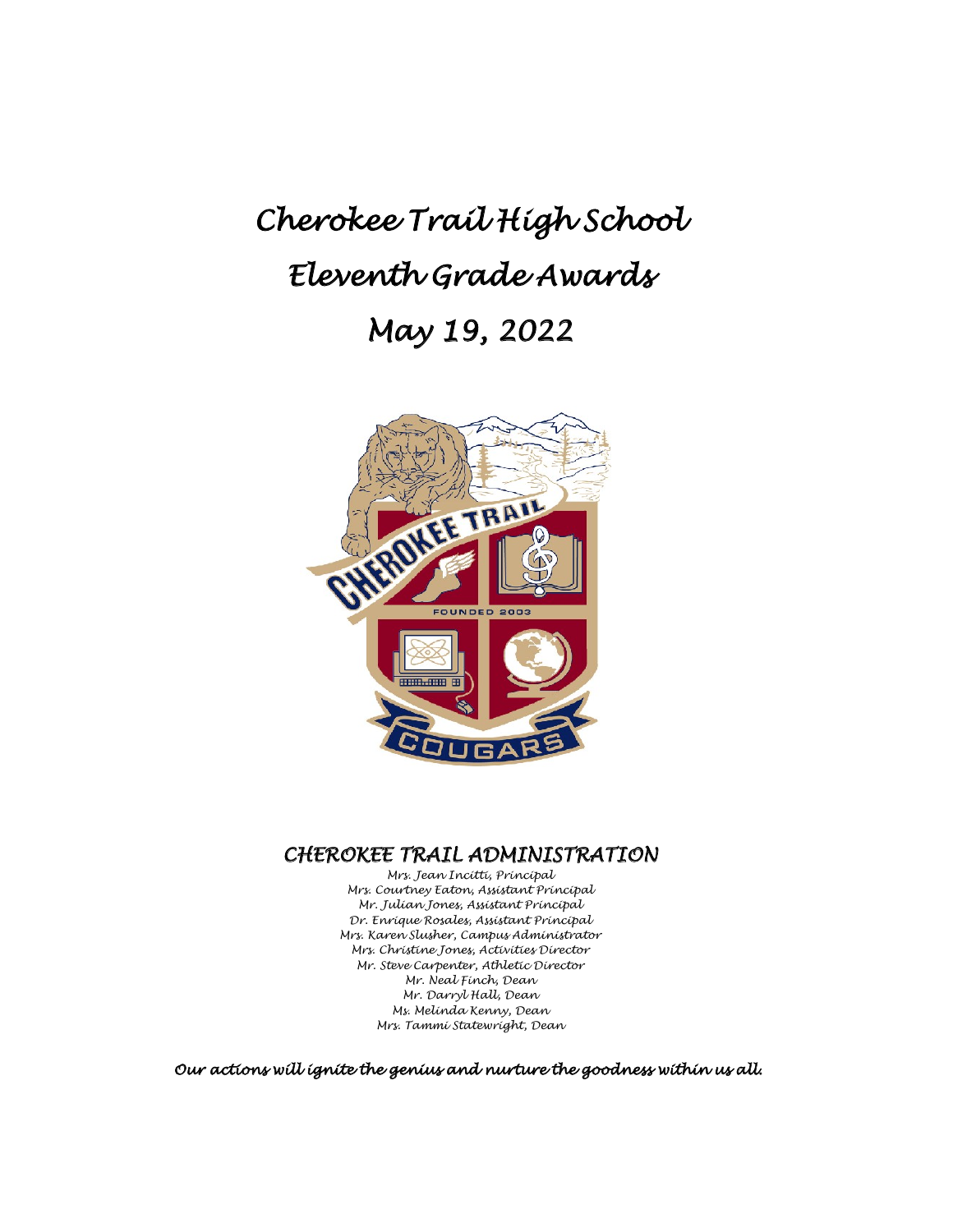# **ONE DEPARTMENT AWARD**

Saroon Abayenh Zamzam Aimad Anthony Alter Elijah Armstrong Hemen Assefa Makana Ayala Joseph Baldwin Jamel Barnes Logan Barney Kendall Buchanan Madelyn Burns Alexis Carlisle Jadyn Carter Everlyn Chen Elias Choe Jonathan Christensen Luke Christensen Serenity Clary Madison Cooper Kalib Davis Abby Devyak Emma Dienhart Peyton Dockter Jonathan Donovan Cooper Druck Ammon Duncan Emma Elrod Marcelo Espinoza Cason Evansa Eva Felsing Jingui Fernandez Bartow Jesus Flores Colina Austin Frances Carter Garrison Shadem Geda Pierce Gray Noah Greer Austin Gurries Beck Gutjahr Hailey Hanson Lukas Harmon Victoria Harvey Dylan Heard Aiden Heil Ainsley Hinman Reuben Holness Giancarlo Huete Nevaeh Humphrey Bryce Hyong Maliek Jamison

Noah Jaramillo Madison Johnson Payton Jones William Kiess Danielle Kim Braiden Klein Hayley Kucera Christina Kuyarov Jasmine Lange Sadie Laplace Isabella Lasusa Curtis Lee Tyler Lee Makayla Lentz Keean Lloyd Jason Maestas Tiffany Mai Brendan Maline Jason Maline Ashlynne Manuel Victor Martinez Mckenna Mazeski Marissa McCloud Brooklyn McIlroy Jack McLean Roslyn Mensah Elizabeth Meyers Aubree Miller Makenna Miller Sophia Millunzi Carter Morgan Thomas Munch Julianna Murillo Craig Nam Bella Nelson Collin Newberg Victor Ngure Elizabeth Niedringhaus Micah Ogletree Aidan Orr Nickolle Ounrou Alana Outlaw-Gregg Christopher Parker Christopher Pattison Jayson Perry Zo Peterman Bryce Phillips Kadin Porter Emma Presley

Sailesh Ranjitkar Cooper Rathman Elise Renner Sarah Rich Madalynn Rodau Jeremaiah Rodriguez Felicity Rozmarich Tomasz Rzadkowski Patrick Samate Danica Sanchez Shakyla Scott Lily Seliquini Luqman Shah Anvit Sidhu Sage Sorrells Cade Southern Sydney Stadler Ava Stantz Colin Starr Eliot Stewart Hunter Strand Myra Strate Alan Tellez Gonzalez Coban Thomas Mason Thompson Ryan Torline Lahari Vallamkonda Kathryn Vann Reagan Varner Constantinos Veletas Alexis Vigil Rebecca Vincent Samantha Vodnik Anders Walker Morgan Walker Kendall Warren David Weiss Austin Weske Bode Whitehead Matthew Wilhelm Aaniyah Wilson Darius Wilson Erin Wilson Kaiya Winbush Rocky Xiao Min Yo Kaci Young Macy Young Levi Zamorano Madison Zimmerman